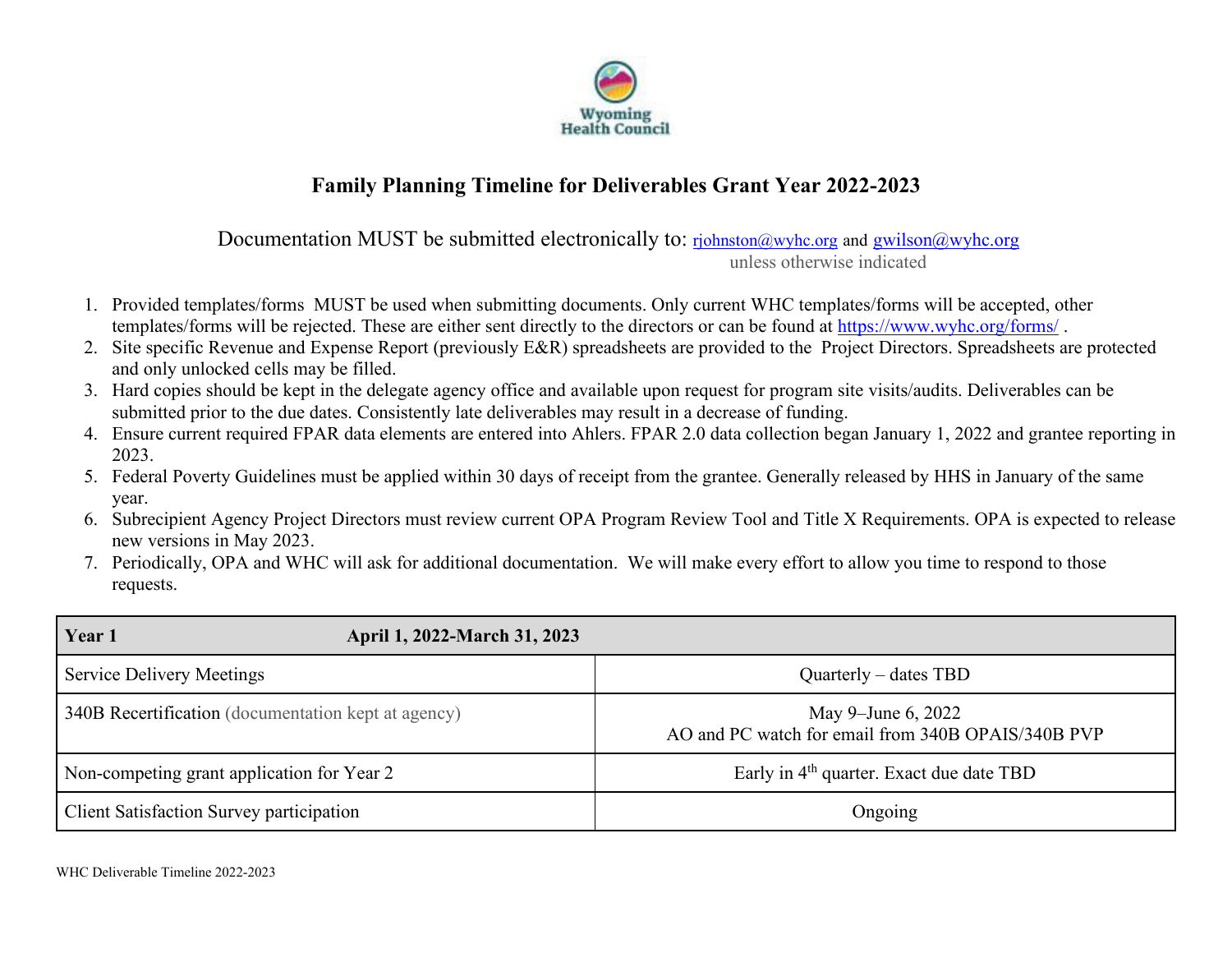| <b>First Quarter</b>                                                                    | <b>April 1- June 30, 2022</b>                                  | <b>Due July 31, 2022</b> |
|-----------------------------------------------------------------------------------------|----------------------------------------------------------------|--------------------------|
| Revenue and Expense Report for April-May-June                                           |                                                                |                          |
| Board Minutes for April-May-June                                                        |                                                                |                          |
| * Community Education Report                                                            | <b>Community Education</b><br>send to srichardson $@$ wyhc.org |                          |
| * Title X Mandatory Staff Training (additional training lists should be kept at agency) |                                                                |                          |
| * Chart Audit                                                                           |                                                                |                          |
| * Training and Education Needs Assessment Survey                                        |                                                                |                          |
| 2022 Clinical Manual Review Signature Sheet                                             |                                                                |                          |
| Schedule of Discounts and Sliding Fee Scale                                             |                                                                | <b>Due May 13, 2022</b>  |
| Agency Superbill and CVR                                                                |                                                                | <b>Due May 13, 2022</b>  |

| <b>Second Quarter</b>                                                                          | July 1-September 30, 2022 | Due October 28, 2022  |
|------------------------------------------------------------------------------------------------|---------------------------|-----------------------|
| Revenue and Expense Report for July-August-September                                           |                           |                       |
| Board Minutes for July-August-September                                                        |                           |                       |
| * Community Education Report Community Education<br>send to srichardson@wyhc.org               |                           |                       |
| * Statement of Understanding - completed by all Title X staff                                  |                           |                       |
| * Chart Audit                                                                                  |                           |                       |
| Financial Audit / Balance Sheet / Profit and Loss Statement                                    |                           |                       |
| Copy of all insurances (Medical liability and commercial policies)                             |                           |                       |
| Subrecipient Agency Policy & Procedures Manual - to align with current OPA Program Review Tool |                           | <b>August 1, 2022</b> |